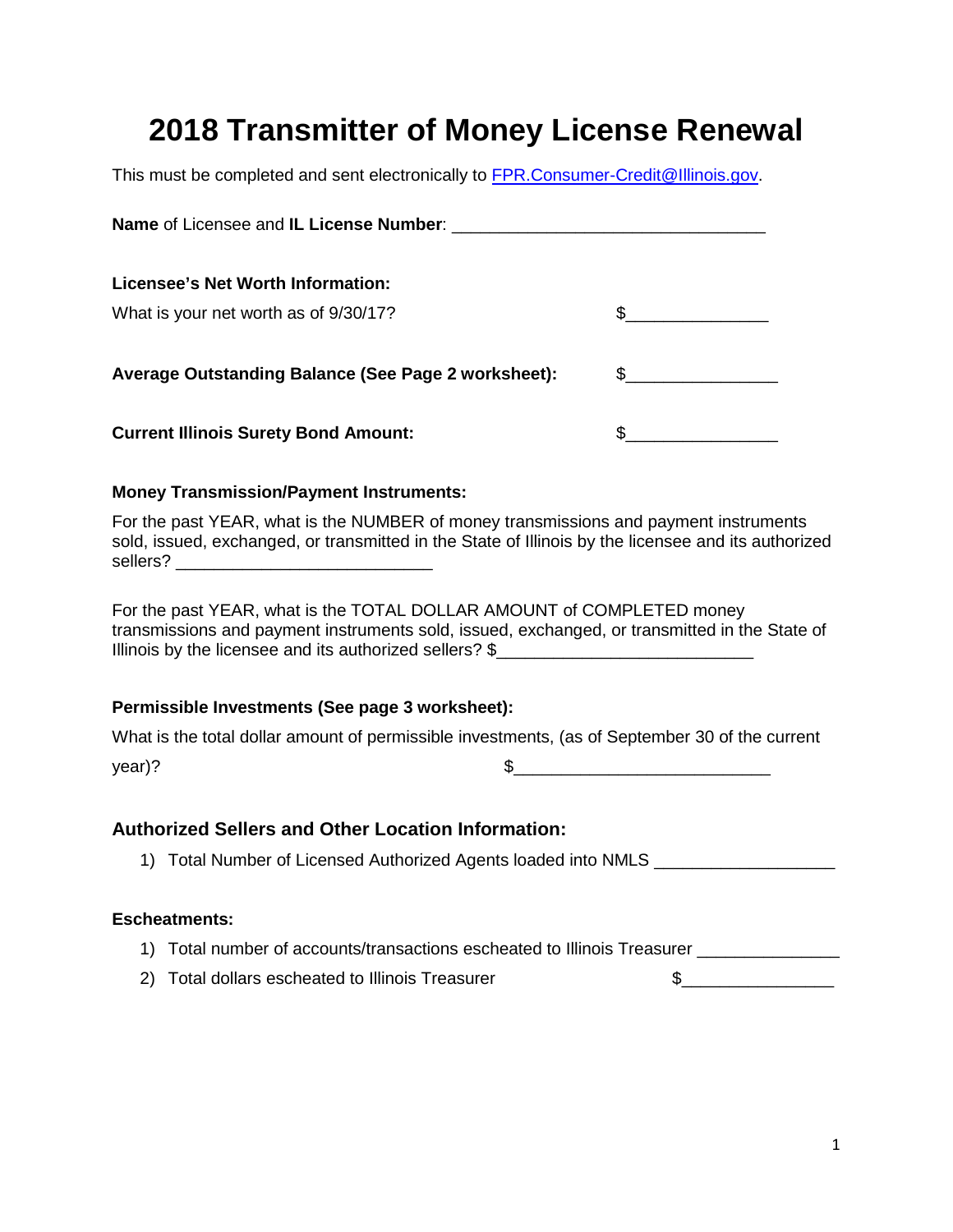Please complete the following to determine the amount of the bond.

| <b>DATE</b>                     | IL AMOUNT OUTSTANDING TOTAL |                               | <b>U.S. OUTSTANDING</b> |
|---------------------------------|-----------------------------|-------------------------------|-------------------------|
| FROM LAST YEAR                  |                             |                               |                         |
| October 31                      | \$                          |                               | \$                      |
| November 30                     | \$                          |                               | \$                      |
| December 31                     | \$                          |                               | \$                      |
| <b>THIS YEAR</b>                |                             |                               |                         |
| January 31                      | \$                          |                               | \$                      |
| February 28                     | \$                          |                               | \$                      |
| March 31                        | \$                          |                               | \$                      |
| April 30                        | \$                          |                               | \$                      |
| May 31                          | \$                          |                               | \$                      |
| June 30                         | \$                          |                               | \$                      |
| July 31                         | \$                          |                               | \$                      |
| August 31                       | \$                          |                               | \$                      |
| September 30                    | \$                          |                               | \$                      |
| <b>Total Amount Outstanding</b> | \$                          |                               | \$                      |
| Total IL Amount Outstanding \$  |                             | $\div$ # months ____<br>$= $$ | Amt of bond             |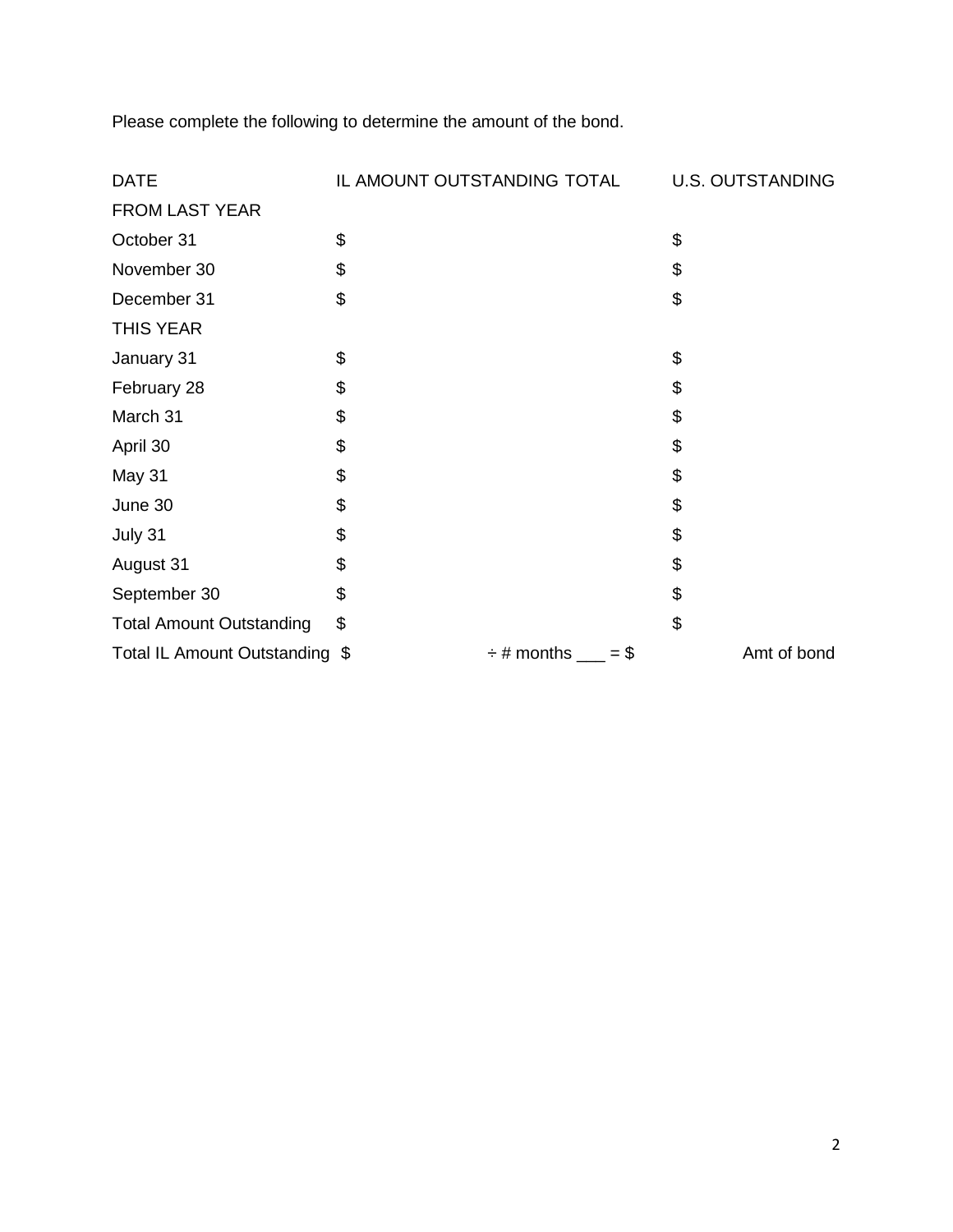## **Permissible Investments (as of September 30 of the present year)**

Please provide the dollar values for the below permissible investments:

- Cash on hand or on deposit in the name of the licensee:
	- $\mathbb S$
- Certificates of deposit of a bank, savings and loan association, or credit union; Bills of exchange or time drafts that are drawn on and accepted by a bank, otherwise known as banker's acceptances, and that are eligible for the purchase by member banks of the Federal Reserve System : \$\_\_\_\_\_\_\_\_\_\_\_\_\_\_\_\_\_\_\_\_\_\_\_\_\_\_\_
- Commercial paper bearing a rating of one of 3 highest grades as defined by a nationally recognized organization that rates these securities: \$\_\_\_\_\_\_\_\_\_\_\_\_\_\_\_\_\_\_\_\_\_\_\_\_\_\_\_
- Securities, obligations, or other instruments, whose payment is guaranteed by the general taxing authority of the issuer, of the United States or any state or of any other governmental entity or political subdivision or instrumentality of a governmental entity that bear a rating of one of the 3 highest grades by Moody's Investor's Services, Inc. or Standard and Poor's Corporation: \$\_\_\_\_\_\_\_\_\_\_\_\_\_\_\_\_\_\_\_\_\_\_\_\_\_\_\_
- Bonds or other obligations of a corporation organized in a state of the United States, the District of Columbia, the Commonwealth of Puerto Rico, or the several territories organized by Congress that bear a rating of one of the 3 highest grades by Moody's Investor's Services, Inc. or Standard and Poor's Corporation:  $\text{\$}$
- Investment securities that are obligations of the United States or its agencies or instrumentalities or obligations that are guaranteed fully as to principal and interest by the United States:  $\mathbb{S}$
- Receivables that are due to a licensee from its authorized sellers pursuant to contract under the Transmitters of Money Act:  $\mathbb S$

At all times, permissible investments shall possess a book or market value (calculated under generally accepted accounting principles), of not less than the aggregate dollar amount of all outstanding payments issued or sold by the licensee in the United States.

What is the total dollar amount of permissible investments (as of September 30 of the current year)?

 $\mathfrak s$